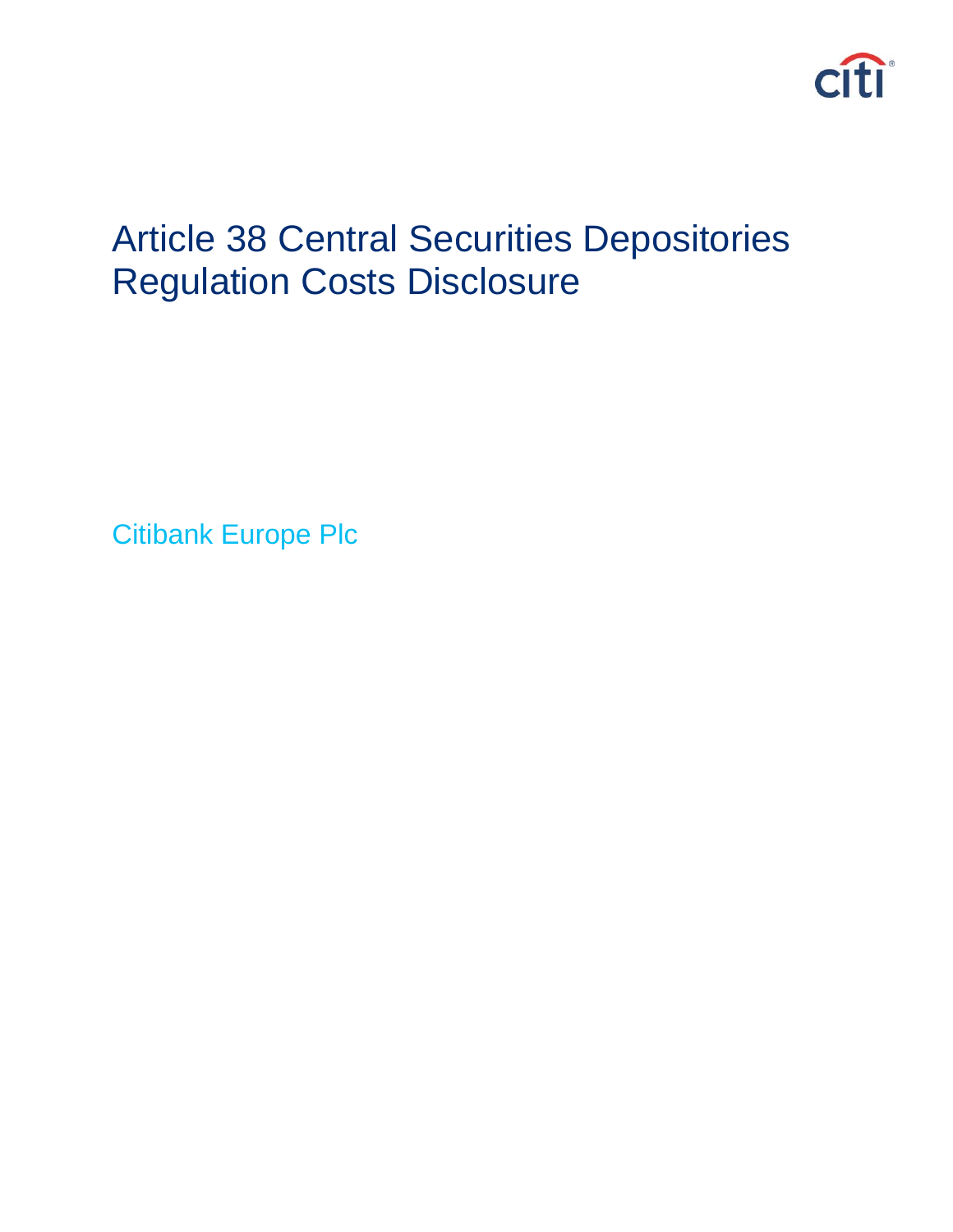

# 1. Introduction

- 1.1 The purpose of this document is to disclose the costs associated with the different levels of segregation provided in respect of securities that Citibank Europe plc and its various branches listed in section 4.5 (hereinafter referred to as "**we**", "**us**", "**our**" or "**Citi**") hold directly for clients with Central Securities Depositories within the EEA ("**CSDs**").
- 1.2 Citi is a direct participant in a number of CSDs and in this capacity is required to make this disclosure under Article 38 (5) and 38 (6) of the Central Securities Depositories Regulation ("**CSDR**") 1 .
- 1.3 This costs disclosure should be read in conjunction with our disclosure on the levels of protection associated with the different levels of segregation, including the main legal implications of the respective levels of segregation offered (the "**Participant Disclosure**").
- 1.4 While this disclosure provides an overview of the costs associated with the different levels of segregation, this disclosure does not purport to contain all the information a client would need to decide which type of account it should choose in a relevant CSD. We would typically expect to have more detailed discussions with clients around their specific pricing arrangements with a view to assisting them with making a more informed choice on the type of CSD account that would be suitable for them for each relevant CSD.
- 1.5 This costs disclosure is based on the CSD charging structure as of the date of this disclosure. CSDs may change their charging structure from time to time and potentially when the CSDs are duly authorised under CSDR. For up to date CSD fees and charges, clients can visit the website of the applicable CSD.
- 1.6 This costs disclosure is provided to you for information only and is not intended to constitute legal, regulatory, tax, investment, accounting, financial or other advice by any member of the Citi organization. This costs disclosure should not be used or relied upon by any person for the purpose of making any legal, regulatory, tax, investment, accounting, financial or other decision or to provide advice on such matters to any other person. Recipients of this costs disclosure should obtain guidance and/or advice, based on their own particular circumstances, from their own legal, tax or other appropriate advisor. Citi has no responsibility for any loss occasioned as a result of the use of information in this costs disclosure.

*<sup>1.</sup>Regulation (EU) No 909/2014 of the European Parliament and of the Council on improving securities settlement in the European Union and on central securities depositories and amending Directives 98/26/EC and 2014/65/EU and Regulation (EU) No 236/2012. Any references to CSDR in this document include references to CSDR as it forms part of English law by virtue of section 3 of the European Union (Withdrawal) Act 2018 (as amended by the Central Securities Depositories (Amendment) (EU Exit) Regulations (SI 2018/1320)) as the context so requires.*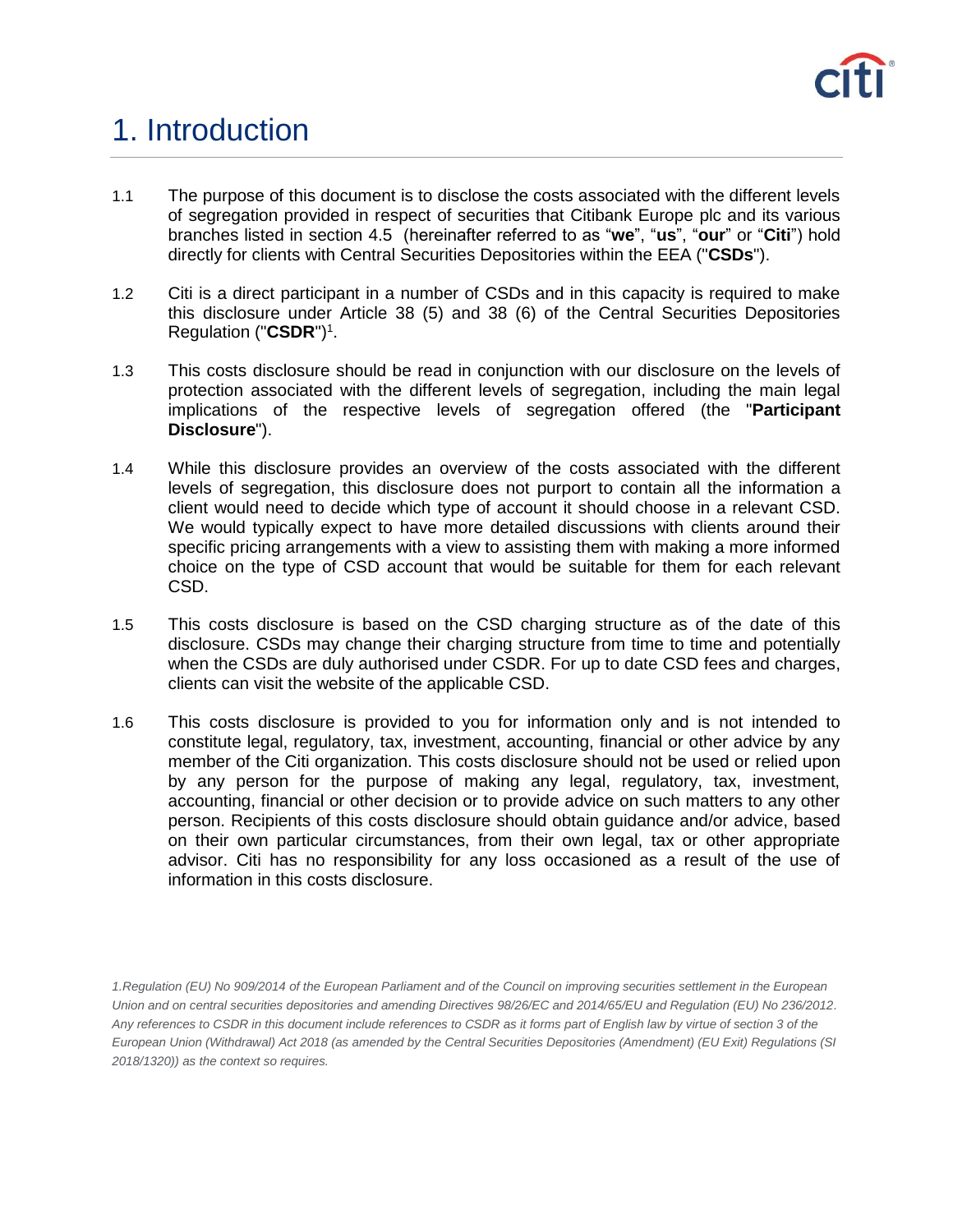

# 2. Background

- 2.1 As explained further in our Participant Disclosure, we currently make two types of accounts with the CSDs available to clients: an Individual Client Segregated Account ("ISA") and an Omnibus Client Segregated Account ("OSA").
- 2.2 An ISA is used by us to hold the securities of a single client and therefore the client's securities are held by us in a CSD account which is separate from CSD accounts used to hold the securities of other clients and our own proprietary securities.
- 2.3 An OSA is used by us to hold the securities of a number of clients on a collective basis in a single CSD account. We do not however hold our own proprietary securities in OSAs.
- 2.4 Regardless of the type of account a client chooses to hold its securities at the CSD, we record each client's individual entitlement to securities that we hold for that client in one or more client securities accounts established and maintained for such client in our own books and records.
- 2.5 This disclosure sets out in sections 3 and 4 below the costs that may be associated with an ISA and OSA which could include Citi costs, CSD costs and if applicable, any third party fees and costs and how they may vary between the two types of accounts.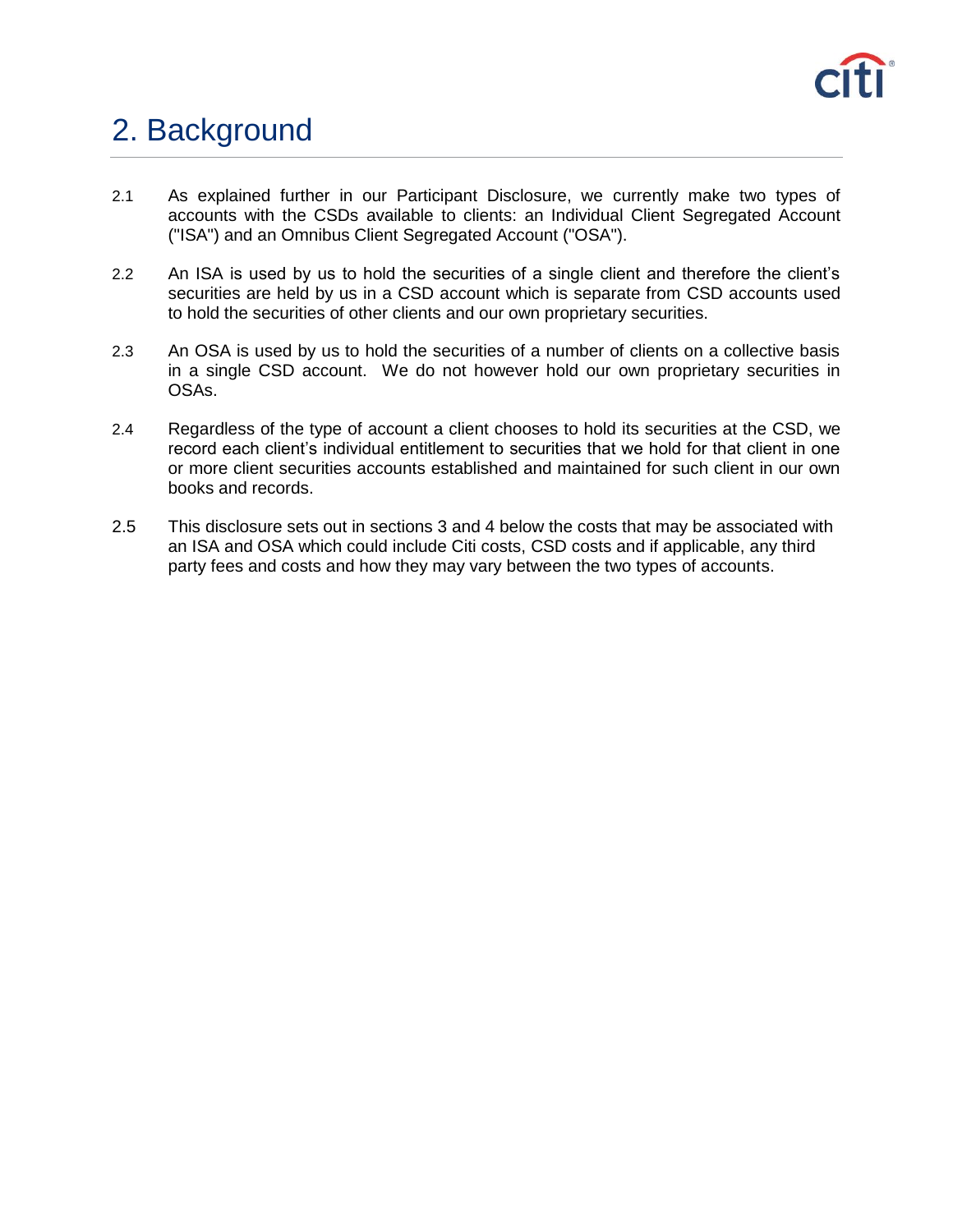

# 3. Citi costs: OSA v ISA

- 3.1 Citi account fees apply in relation to the separate client account(s) that Citi opens on its books and records. The client account(s) opened on Citi's books and records are opened in respect of the relevant CSD account in which the client's securities are held. Citi's account fees would typically consist of:
	- (a) a fixed one-off account opening fee charged per account; and
	- (b) a fixed monthly account maintenance fee charged per account (together the "**Citi account fees**").
- 3.2 The Citi Account fees will not vary depending on whether the client chooses to hold its securities in an ISA or an OSA at the CSD and regardless of the type of CSD account chosen, will be borne in full by the relevant client.
- 3.3 In addition there are a number of costs, charges or fees associated with holding securities which would not vary depending on the account structure. These include:
	- (a) custody and safekeeping fees;
	- (b) asset servicing fees;
	- (c) transaction fees
	- (d) special transaction fees (such as cancellation and amendment fees);
	- (e) out of pocket expenses;
	- (f) tax reclaims fees; and
	- (g) transaction specific taxes or registration charges.
- 3.4 Furthermore any client relationship specific fees, charges or discounts that apply would not vary depending on the type of account the client may choose to have in a relevant CSD.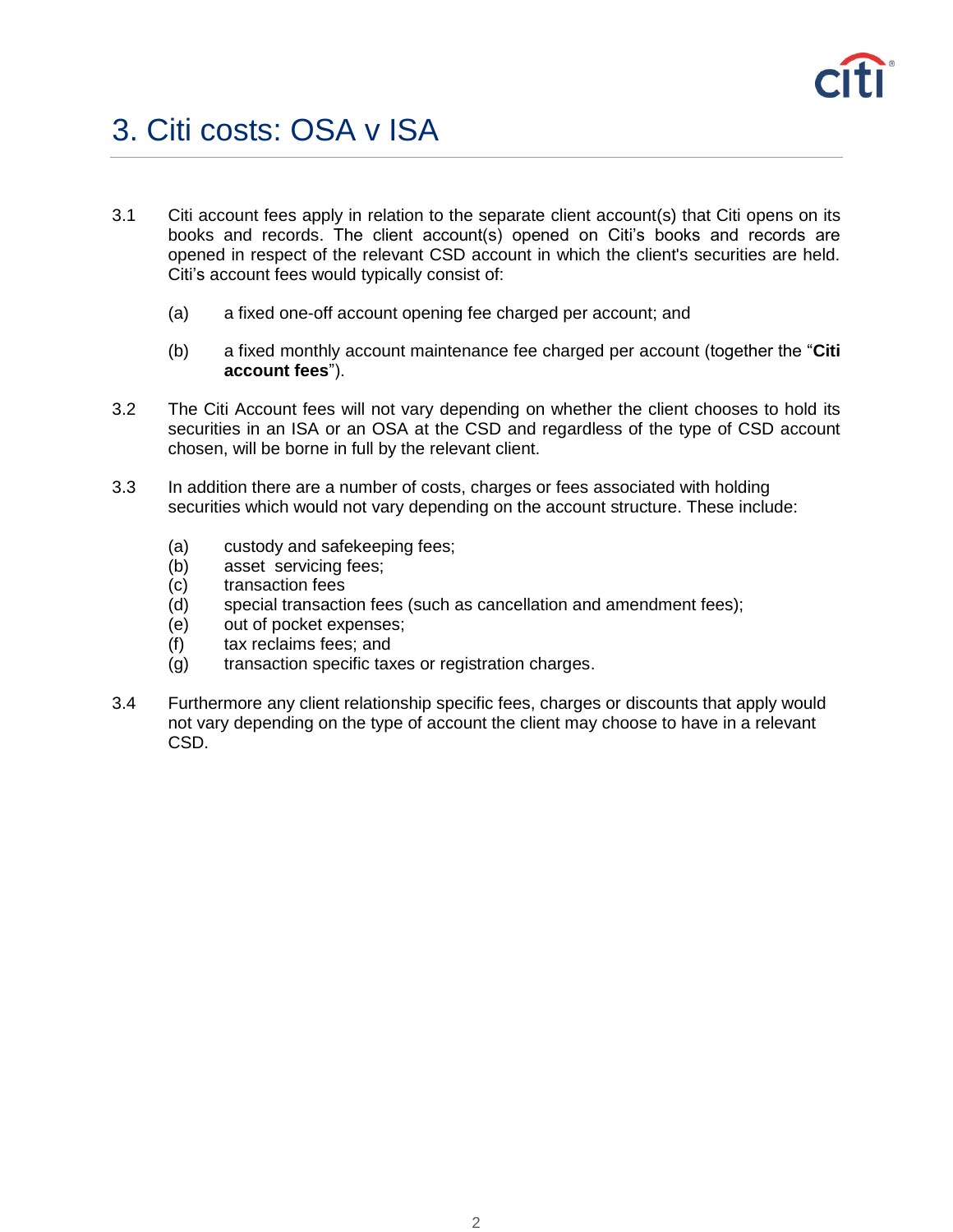

#### 4. CSD costs and other third party costs: OSA v ISA

- 4.1 Account opening fees may be charged by a CSD and clients could be subject to the following fees imposed by the CSD on each account:
	- (a) a fixed one off account opening fee; and
	- (b) a fixed monthly account maintenance fee (together the "**CSD account fees**").
- 4.2 CSD account fees may vary depending on the type of account chosen due to additional operational complexity and monitoring however for specific market CSD charging structures clients are encouraged to review the CSD fee schedule published on the applicable CSD website.
- 4.3 The manner in which fees are applied to clients is likely to vary. Fees charged in respect of an ISA, will be borne by the client on whose behalf securities are held in the account, in full. On the other hand, fees in respect of an OSA would be equally shared amongst all clients who hold securities in the account. Accordingly a client holding securities in an OSA would typically expect to pay a lower CSD account fee than a client with an ISA.
- 4.4 There may be other costs/charges levied by a CSD (or a third party) from time to time would be passed to the client at cost. These costs would not however vary depending on whether the client chooses to have an ISA or OSA. These costs include but are not limited to safekeeping fees, settlement fees, registration fees, corporate action fees.
- 4.5 Set out below are links to the CSDs websites in which we are participants:

| <b>CSD Participant</b> |  |      | CSD                           | Link to CSD website                                      |
|------------------------|--|------|-------------------------------|----------------------------------------------------------|
| Citibank Europe        |  | plc, | Oesterreichische              | http://www.oekb-csd.at/en                                |
| <b>Head Office</b>     |  |      | Kontrollbank AG (OeKB)        |                                                          |
|                        |  |      | (Austria)                     |                                                          |
|                        |  |      | VP Securities A/S (VP)        | https://www.vp.dk/en/About-VP                            |
|                        |  |      | (Denmark)                     |                                                          |
|                        |  |      | <b>Clearstream Banking SA</b> | http://www.clearstream.com                               |
|                        |  |      | Interbolsa Central de Valores | https://www.interbolsa.pt/Default.aspx?tabid=313         |
|                        |  |      | (Portugal)                    |                                                          |
|                        |  |      | Iberclear (Spain)             | www.iberclear.es/                                        |
|                        |  |      | Monte Titoli SpA              | https://www.lseg.com/post-trade-services/settlement-and- |
|                        |  |      |                               | custody/monte-titoli                                     |
|                        |  |      | Euroclear Bank SA/NV          | https://my.euroclear.com/apps/en/                        |
|                        |  |      | Euroclear Belgium             | https://my.euroclear.com/apps/en/                        |
|                        |  |      | Banque Nationale de           | www.nbb.be                                               |
|                        |  |      | Belgique                      |                                                          |
|                        |  |      | Euroclear France SA           | https://my.euroclear.com/apps/en/                        |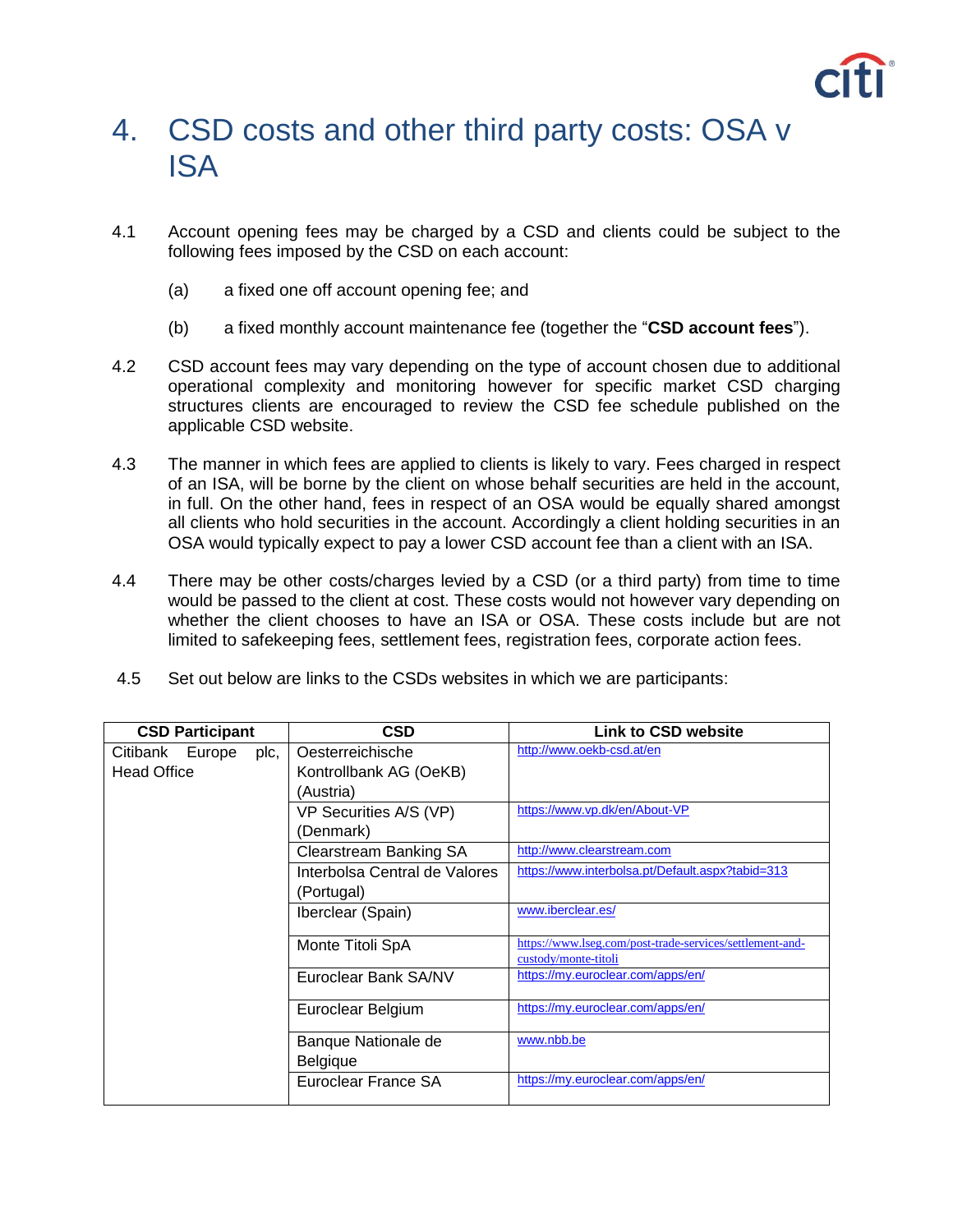

| https://my.euroclear.com/apps/en/<br><b>Euroclear Nederland</b><br>https://my.euroclear.com/apps/en/<br>Euroclear Bank SA/NV<br>http://www.clearstream.com<br><b>Clearstream Banking AG</b><br>Frankfurt<br>https://www.vps.no/pub/<br>Verdipapirsentralen ASA<br>(VPS)<br>https://www.euroclear.com/finland/en.html<br><b>Euroclear Finland Oy</b><br>http://www.csd-bg.bg/index.php?menu=tarifa<br>Tzentralen Depozitar AD (CD<br>Citibank<br>Europe<br>plc,<br><b>Bulgaria Branch</b><br>AD)<br>http://www.bnb.bg/index.htm<br><b>Bulgarian National Bank</b><br>(BNB)<br>https://www.cdcp.cz/index.php/en/general-public/csd-<br>Citibank<br>Centralni depozitar cennych<br>Europe<br>plc,<br>prague-rules-and-regulations-price-lists<br>organizační složka<br>papiru, a.s. (CDCP)<br>http://www.cnb.cz/en/<br>Registration Centre of the<br>Czech National Bank - SKD<br>http://www.clearstream.com<br><b>Clearstream Banking SA</b> |  |  |
|--------------------------------------------------------------------------------------------------------------------------------------------------------------------------------------------------------------------------------------------------------------------------------------------------------------------------------------------------------------------------------------------------------------------------------------------------------------------------------------------------------------------------------------------------------------------------------------------------------------------------------------------------------------------------------------------------------------------------------------------------------------------------------------------------------------------------------------------------------------------------------------------------------------------------------------------|--|--|
|                                                                                                                                                                                                                                                                                                                                                                                                                                                                                                                                                                                                                                                                                                                                                                                                                                                                                                                                            |  |  |
|                                                                                                                                                                                                                                                                                                                                                                                                                                                                                                                                                                                                                                                                                                                                                                                                                                                                                                                                            |  |  |
|                                                                                                                                                                                                                                                                                                                                                                                                                                                                                                                                                                                                                                                                                                                                                                                                                                                                                                                                            |  |  |
|                                                                                                                                                                                                                                                                                                                                                                                                                                                                                                                                                                                                                                                                                                                                                                                                                                                                                                                                            |  |  |
|                                                                                                                                                                                                                                                                                                                                                                                                                                                                                                                                                                                                                                                                                                                                                                                                                                                                                                                                            |  |  |
|                                                                                                                                                                                                                                                                                                                                                                                                                                                                                                                                                                                                                                                                                                                                                                                                                                                                                                                                            |  |  |
|                                                                                                                                                                                                                                                                                                                                                                                                                                                                                                                                                                                                                                                                                                                                                                                                                                                                                                                                            |  |  |
|                                                                                                                                                                                                                                                                                                                                                                                                                                                                                                                                                                                                                                                                                                                                                                                                                                                                                                                                            |  |  |
|                                                                                                                                                                                                                                                                                                                                                                                                                                                                                                                                                                                                                                                                                                                                                                                                                                                                                                                                            |  |  |
|                                                                                                                                                                                                                                                                                                                                                                                                                                                                                                                                                                                                                                                                                                                                                                                                                                                                                                                                            |  |  |
|                                                                                                                                                                                                                                                                                                                                                                                                                                                                                                                                                                                                                                                                                                                                                                                                                                                                                                                                            |  |  |
|                                                                                                                                                                                                                                                                                                                                                                                                                                                                                                                                                                                                                                                                                                                                                                                                                                                                                                                                            |  |  |
|                                                                                                                                                                                                                                                                                                                                                                                                                                                                                                                                                                                                                                                                                                                                                                                                                                                                                                                                            |  |  |
|                                                                                                                                                                                                                                                                                                                                                                                                                                                                                                                                                                                                                                                                                                                                                                                                                                                                                                                                            |  |  |
|                                                                                                                                                                                                                                                                                                                                                                                                                                                                                                                                                                                                                                                                                                                                                                                                                                                                                                                                            |  |  |
|                                                                                                                                                                                                                                                                                                                                                                                                                                                                                                                                                                                                                                                                                                                                                                                                                                                                                                                                            |  |  |
|                                                                                                                                                                                                                                                                                                                                                                                                                                                                                                                                                                                                                                                                                                                                                                                                                                                                                                                                            |  |  |
| http://www.helex.gr/web/guest/functions-depository<br><b>Athens Central Securities</b><br>Citibank<br>Europe<br>plc,                                                                                                                                                                                                                                                                                                                                                                                                                                                                                                                                                                                                                                                                                                                                                                                                                       |  |  |
| <b>Athens Branch</b><br>Depository-ATHEXCSD                                                                                                                                                                                                                                                                                                                                                                                                                                                                                                                                                                                                                                                                                                                                                                                                                                                                                                |  |  |
| (Greece)                                                                                                                                                                                                                                                                                                                                                                                                                                                                                                                                                                                                                                                                                                                                                                                                                                                                                                                                   |  |  |
| http://www.bankofgreece.gr/Pages/en/PaymentsSyste<br><b>Bank of Greece Securities</b>                                                                                                                                                                                                                                                                                                                                                                                                                                                                                                                                                                                                                                                                                                                                                                                                                                                      |  |  |
| ms/default.aspx<br>Settlement System (BOGS)                                                                                                                                                                                                                                                                                                                                                                                                                                                                                                                                                                                                                                                                                                                                                                                                                                                                                                |  |  |
| (Greece) <sup>1</sup>                                                                                                                                                                                                                                                                                                                                                                                                                                                                                                                                                                                                                                                                                                                                                                                                                                                                                                                      |  |  |
| http://www.cse.com.cy/en-GB/central-depository/<br>Cyprus Stock Exchange                                                                                                                                                                                                                                                                                                                                                                                                                                                                                                                                                                                                                                                                                                                                                                                                                                                                   |  |  |
| (Cyprus)                                                                                                                                                                                                                                                                                                                                                                                                                                                                                                                                                                                                                                                                                                                                                                                                                                                                                                                                   |  |  |
| Központi Elszámolóház és<br>www.keler.hu<br>Citibank<br>Europe<br>plc,                                                                                                                                                                                                                                                                                                                                                                                                                                                                                                                                                                                                                                                                                                                                                                                                                                                                     |  |  |
| Értéktár Rt (KELER)<br>Hungarian<br><b>Branch</b>                                                                                                                                                                                                                                                                                                                                                                                                                                                                                                                                                                                                                                                                                                                                                                                                                                                                                          |  |  |
| Office                                                                                                                                                                                                                                                                                                                                                                                                                                                                                                                                                                                                                                                                                                                                                                                                                                                                                                                                     |  |  |
| http://www.clearstream.com<br>Citibank<br>Clearstream Banking S.A.<br>Europe<br>plc,                                                                                                                                                                                                                                                                                                                                                                                                                                                                                                                                                                                                                                                                                                                                                                                                                                                       |  |  |
| Luxembourg Branch<br>https://my.euroclear.com/apps/en/<br>Euroclear Bank SA/NV                                                                                                                                                                                                                                                                                                                                                                                                                                                                                                                                                                                                                                                                                                                                                                                                                                                             |  |  |
|                                                                                                                                                                                                                                                                                                                                                                                                                                                                                                                                                                                                                                                                                                                                                                                                                                                                                                                                            |  |  |
| http://www.depozitarulcentral.ro/home/index.aspx<br>Citibank<br>Romania<br>Depozitarul Central S.A.<br>$\equiv$                                                                                                                                                                                                                                                                                                                                                                                                                                                                                                                                                                                                                                                                                                                                                                                                                            |  |  |
| Dublin,<br>Europe<br>plc                                                                                                                                                                                                                                                                                                                                                                                                                                                                                                                                                                                                                                                                                                                                                                                                                                                                                                                   |  |  |
| National Bank of Romania -<br>http://www.bnro.ro/SaFIR-3306.aspx<br>Romania Branch                                                                                                                                                                                                                                                                                                                                                                                                                                                                                                                                                                                                                                                                                                                                                                                                                                                         |  |  |
| NBR (SaFIR)                                                                                                                                                                                                                                                                                                                                                                                                                                                                                                                                                                                                                                                                                                                                                                                                                                                                                                                                |  |  |
| https://www.cdcp.sk/en<br>Slovak<br>Republic<br>Centralny Depozitar Cennych                                                                                                                                                                                                                                                                                                                                                                                                                                                                                                                                                                                                                                                                                                                                                                                                                                                                |  |  |
| Citibank<br>Europe<br>Papierov SR<br>plc,                                                                                                                                                                                                                                                                                                                                                                                                                                                                                                                                                                                                                                                                                                                                                                                                                                                                                                  |  |  |
| zahraničnej<br>pobočka                                                                                                                                                                                                                                                                                                                                                                                                                                                                                                                                                                                                                                                                                                                                                                                                                                                                                                                     |  |  |
| banky                                                                                                                                                                                                                                                                                                                                                                                                                                                                                                                                                                                                                                                                                                                                                                                                                                                                                                                                      |  |  |
| Citibank<br>https://www.euroclear.com/sweden/en.html<br>Euroclear Sweden AB<br>Europe<br>plc,                                                                                                                                                                                                                                                                                                                                                                                                                                                                                                                                                                                                                                                                                                                                                                                                                                              |  |  |
| Sverige filial                                                                                                                                                                                                                                                                                                                                                                                                                                                                                                                                                                                                                                                                                                                                                                                                                                                                                                                             |  |  |

*<sup>1</sup>Please note the reference to BOG is retained in the table for completeness around the entities used in Greece, however the: - Disclosure is made pursuant to article 38 (6) of the CSDR, which introduces relevant disclosure requirement only regarding CSDs and CSDs participants (i.e. ATHEXCSD and ATHEXCSD participants, respectively, for the Greek market), and that - Greek Law 4569/2018, implementing the CSDR explicitly excludes from its CSDR implementing provisions the BOGS (article 1 paragraph 2 thereof).*